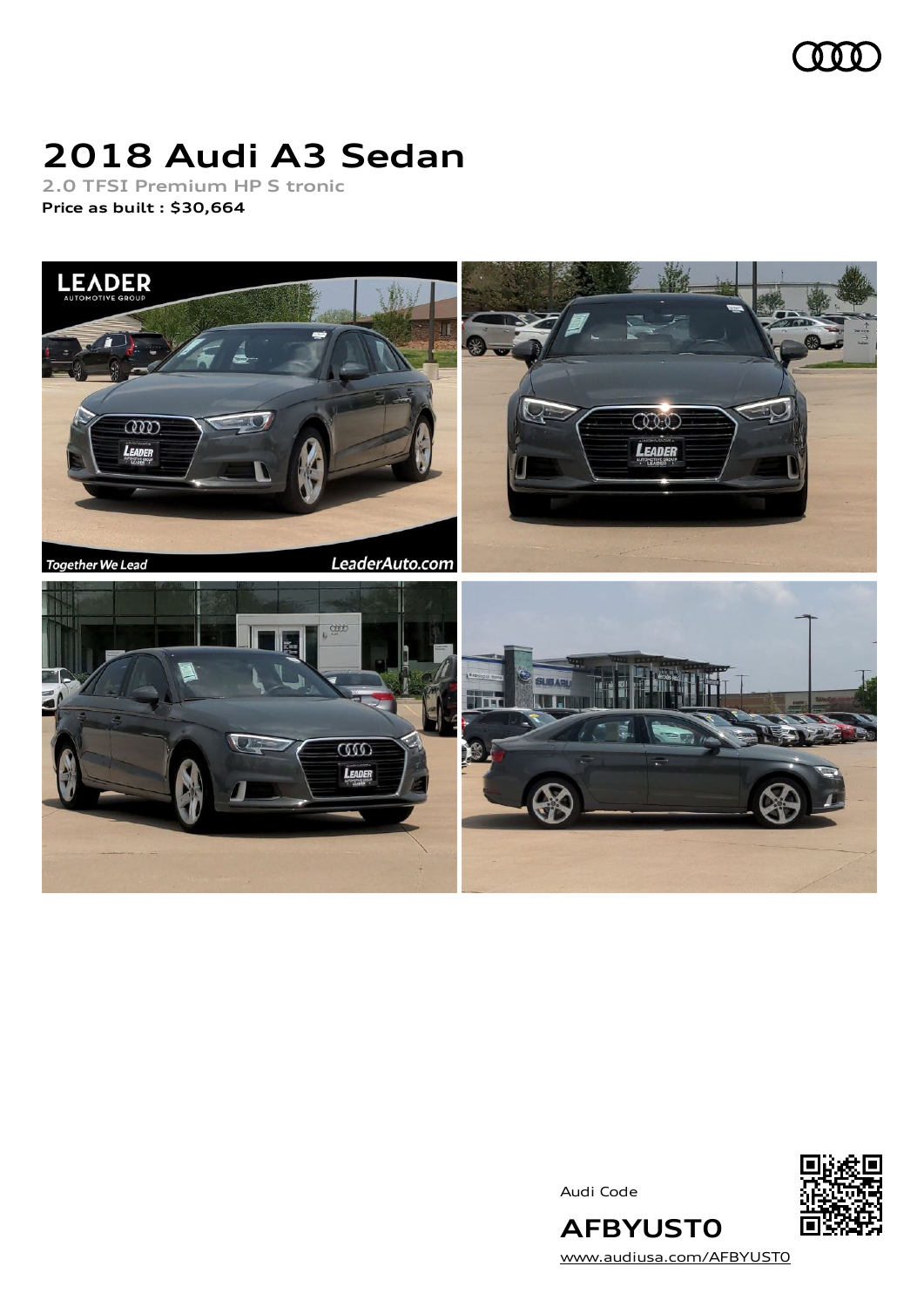**Audi 2018 Audi A3 Sedan** 2.0 TFSI Premium HP S tronic

**Price as buil[t](#page-10-0)** \$30,664

### **Exterior colour**

Nano Gray metallic

### **Interior colour**

| Seats     | Black        |
|-----------|--------------|
| Dashboard | Black        |
| Carpet    | <b>Black</b> |
| Headliner | Black        |



#### **Further Information**

| Warranty        |              |
|-----------------|--------------|
|                 | No           |
| Mileage         | 19,913 miles |
| Type of vehicle | Used car     |
|                 |              |

### **Audi Code** AFBYUST0

**Your configuration on www.audiusa.com** [www.audiusa.com/AFBYUST0](https://www.audiusa.com/AFBYUST0)

**Commission number** a823e9ad0a0e09b12794

## **Technical Specifications**

| Engine type                  | Four-cylinder                                 |
|------------------------------|-----------------------------------------------|
| stroke                       | Displacement/Bore and 1,984/82.5 x 92.8 cc/mm |
| Torque                       | 221 @ 1,600 - 4,300 lb-ft@rpm                 |
| Top track speed              | 130 mph mph $1$                               |
| Acceleration (0 - 60<br>mph) | 6.6 seconds seconds                           |
| Recommended fuel             | Premium                                       |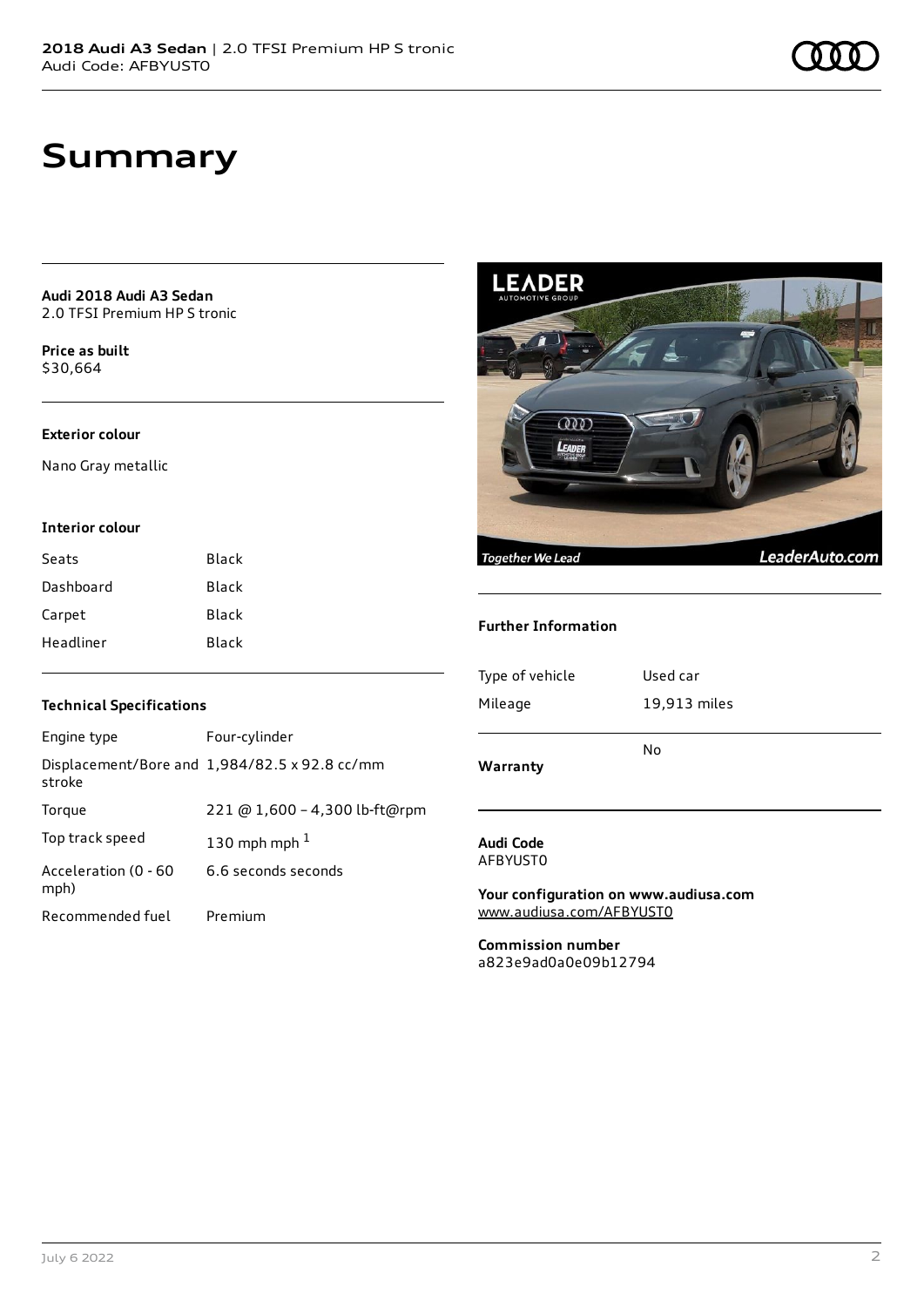# **Equipment**

Nano Gray metallic

Audi advanced key-keyless start, stop and entry

Convenience package

Ambient LED interior lighting package

Audi smartphone interface including Apple CarPlay™ and Google™ Android Auto™ for compatible devices

Connectivity package

MMI® radio







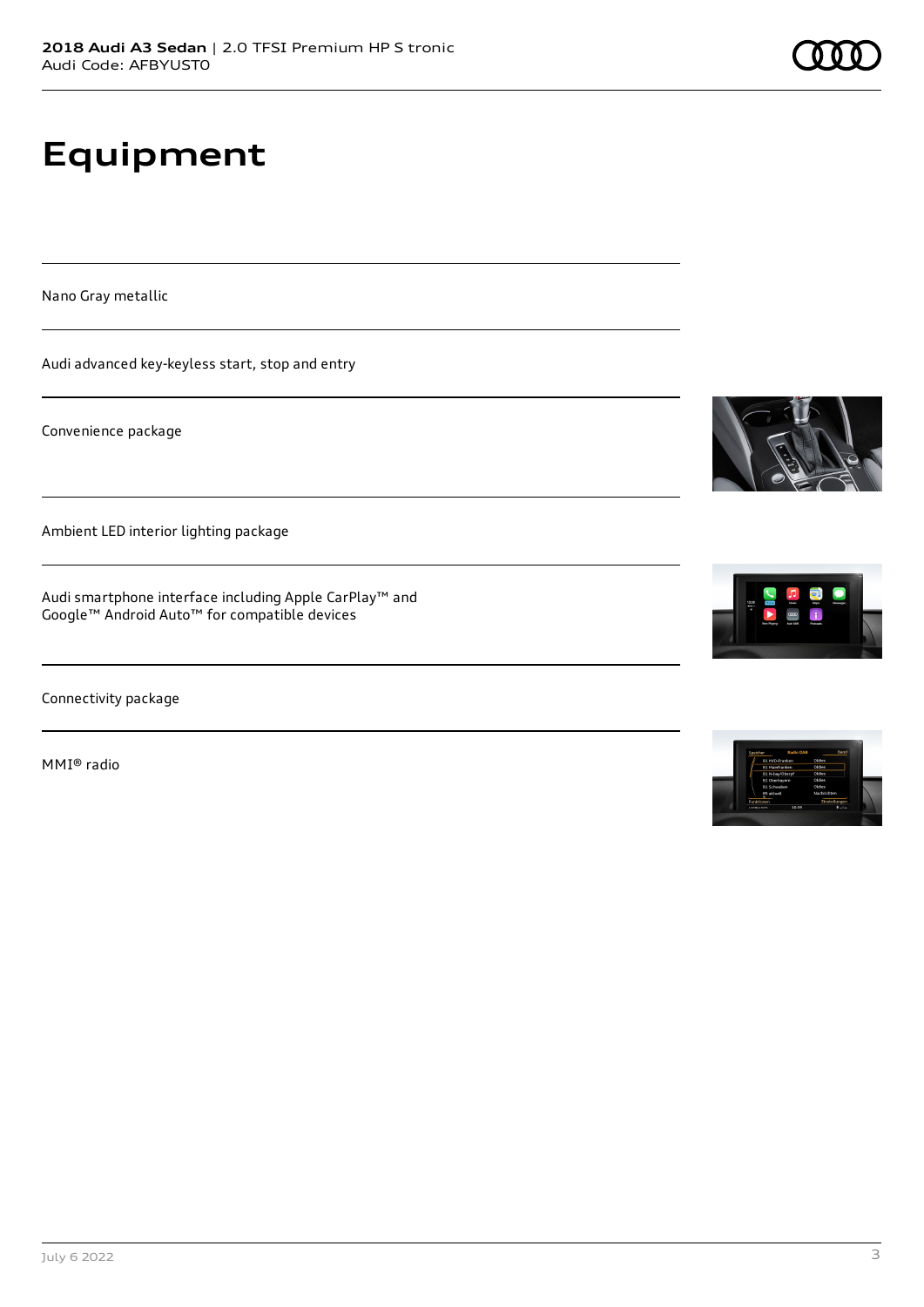## **Standard features**

## **Safety and Security**

| 4UB   | Driver and front-passenger advanced airbags                         |
|-------|---------------------------------------------------------------------|
| 1AS   | Electronic Stability Control (ESC) with<br>traction control (ASR)   |
| UH1   | Electromechanical parking brake                                     |
| 8T2   | Cruise control with coast, resume and<br>accelerate features        |
| 6Y8   | Top track speed of 155 mph                                          |
| 4H3   | Integrated child door locks in rear doors                           |
| 1 N 3 | Electromechanical power steering                                    |
| 7K6   | Tire-pressure monitoring system                                     |
| 4X3   | Front thorax side airbags and Sideguard®<br>head curtain airbags    |
| 8N6   | Rain/light sensor for automatic windshield<br>wipers and headlights |
| 3B7   | Lower Anchors and Tethers for Children<br>(LATCH) in rear seats     |
|       |                                                                     |

## **Exterior**

| 0P <sub>0</sub> | Dual exhaust outlets with chrome tips                    |
|-----------------|----------------------------------------------------------|
| 6XD             | Power-adjustable heated exterior side<br>mirrors         |
| 1S1             | Car jack                                                 |
| 9T 1            | Heated windshield washer nozzles                         |
| 0N4             | 4-link rear suspension                                   |
| 8IH             | Xenon plus headlights with LED daytime<br>running lights |
| 8TB             | Rear fog lights                                          |
| H7K             | 17" 225/45 all-season tires                              |
| 8SK             | LED taillights                                           |
| 4KC             | Side and rear windows in heat-insulating<br>glass        |

## **Exterior**

| 47F | Black trim around exterior side windows |
|-----|-----------------------------------------|
| CT0 | 17" 5-arm design wheels                 |

## **Interior**

| QJ1              | Aluminum interior package (climate control<br>vent and door handle surrounds, mirror and<br>window control trims) |
|------------------|-------------------------------------------------------------------------------------------------------------------|
| 3FB              | Panoramic sunroof                                                                                                 |
| 7M3              | Aluminum door sill inlays                                                                                         |
| 6NO              | Black cloth headliner                                                                                             |
| 9 A K            | Dual-zone automatic climate control                                                                               |
| 412              | Manual-dimming interior rear view mirror                                                                          |
| 1 XW             | Three-spoke multifunction steering wheel                                                                          |
| 6E3              | Front center armrest                                                                                              |
| 7F9              | Leather-wrapped gear selector                                                                                     |
| 3 NU             | Load-through facility                                                                                             |
| 7HA              | Without extended leather package                                                                                  |
| N4M              | Leather seating surfaces                                                                                          |
| 4A3              | <b>Heated front seats</b>                                                                                         |
| 5 <sub>M</sub> A | Micrometallic Silver inlays                                                                                       |
|                  |                                                                                                                   |

### **Infotainment and Driver Assistance**

| 6K2 | Audi pre sense® front with pedestrian<br>protection |
|-----|-----------------------------------------------------|
| 7W1 | Audi pre sense® basic                               |
| KA2 | Rear view camera                                    |
| 9VD | Audi sound system                                   |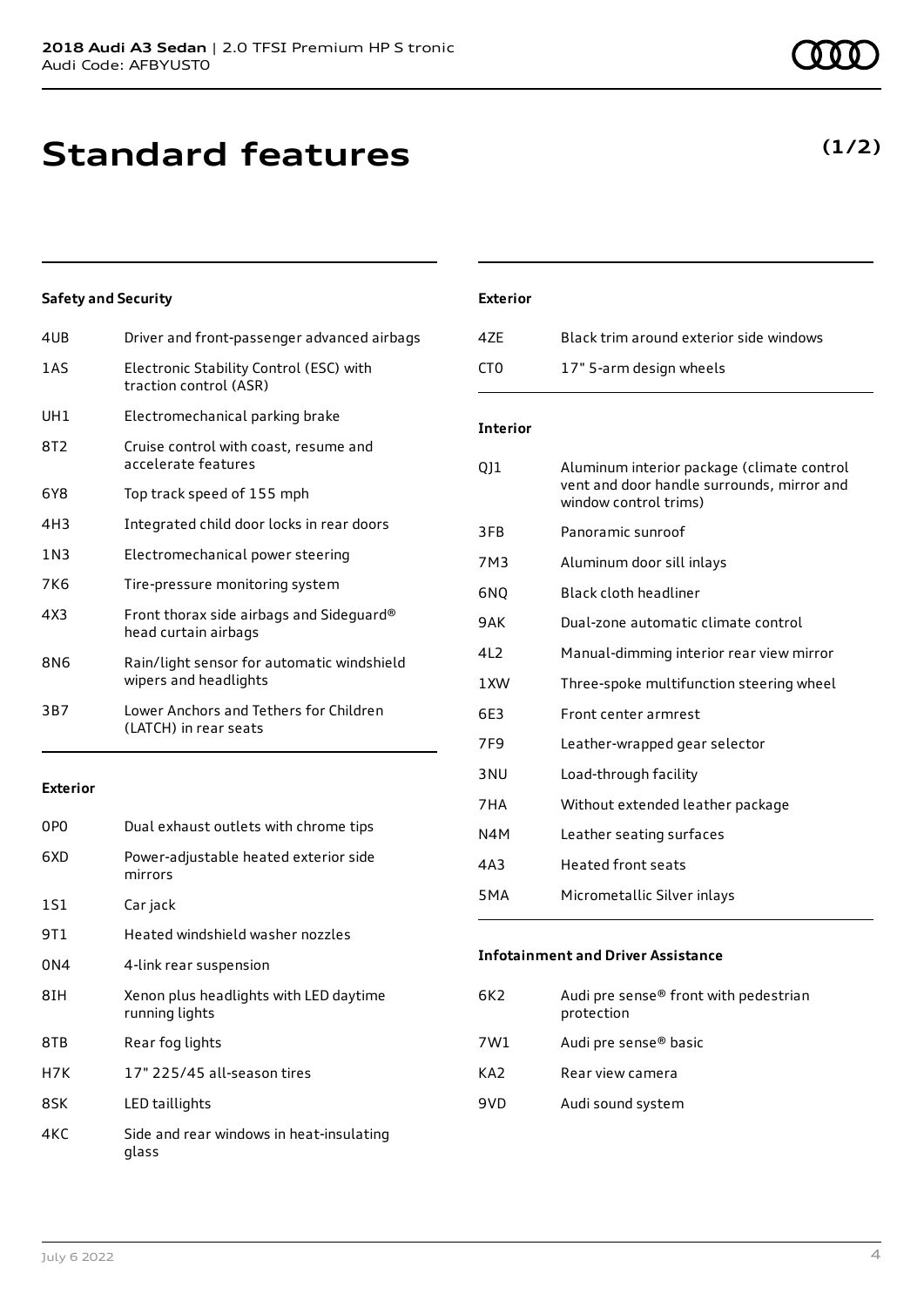**(2/2)**

## **Standard features**

## **Infotainment and Driver Assistance**

- 9S5 Driver information system
- QV3 SiriusXM® Satellite Radio
- 9ZX BLUETOOTH® wireless technology preparation for compatible devices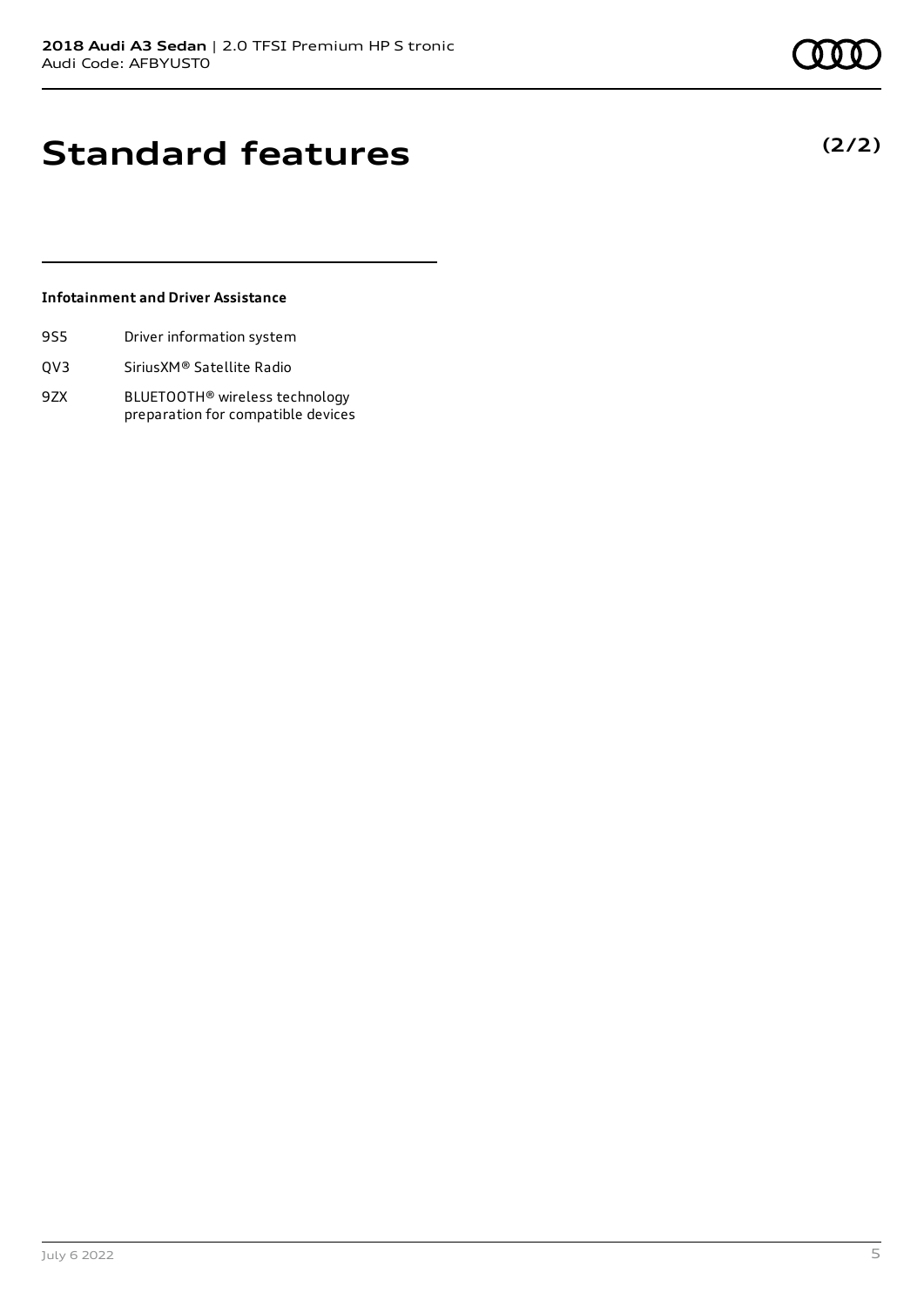## **Dealer remarks**

2018 Audi A3 2.0T Premium FrontTrak Nano Gray Metallic/Black Roof \*BLUETOOTH, \*BACKUP CAMERA, \*REAR VIEW CAMERA, \*SUNROOF/MOONROOF, \*LEATHER, \*PANORAMIC ROOF, \*HEATED SEATS, \*HEATED MIRRORS, \*POWER SEATING, NON SMOKER, Black w/Leather Seating Surfaces, 10 Speakers, 4-Wheel Disc Brakes, ABS brakes, Air Conditioning, AM/FM radio: SiriusXM, Anti-whiplash front head restraints, Audi Advanced Key, Audi Beam-Rings, Automatic temperature control, Brake assist, Bumpers: body-color, CD player, Convenience Package, Delay-off headlights, Driver door bin, Driver vanity mirror, Dual front impact airbags, Dual front side impact airbags, Electronic Stability Control, Exterior Parking Camera Rear, Four wheel independent suspension, Front anti-roll bar, Front Bucket Seats, Front Center Armrest, Front dual zone A/C, Front reading lights, Heated door mirrors, Heated Front Bucket Seats, Heated front seats, High intensity discharge headlights: Xenon plus, Illuminated entry, Knee airbag, Leather Seating Surfaces, Leather Shift Knob, Leather steering wheel, Low tire pressure warning, Occupant sensing airbag, Outside temperature display, Overhead airbag, Panic alarm, Passenger door bin, Passenger vanity mirror, Power door mirrors, Power driver seat, Power moonroof, Power steering, Power windows, Radio data system, Radio: Audi Concert AM/FM/1CD Player, Rain sensing wipers, Rear anti-roll bar, Rear fog lights, Rear reading lights, Rear seat center armrest, Rear window defroster, Remote keyless entry, Security system, Speed control, Speed-sensing steering, Speed-Sensitive Wipers, Split folding rear seat, Steering wheel mounted audio controls, Tachometer, Telescoping steering wheel, Tilt steering wheel, Traction control, Trip computer, Variably intermittent wipers, Wheels: 7.5" x 17" 5-Arm-Design. 26/35 City/Highway MPG Priced below KBB Fair Purchase Price! Odometer is 15811 miles below market average!

Dealer Installed Accessories include Xzilon.

Awards:

\* 2018 KBB.com 10 Most Awarded Brands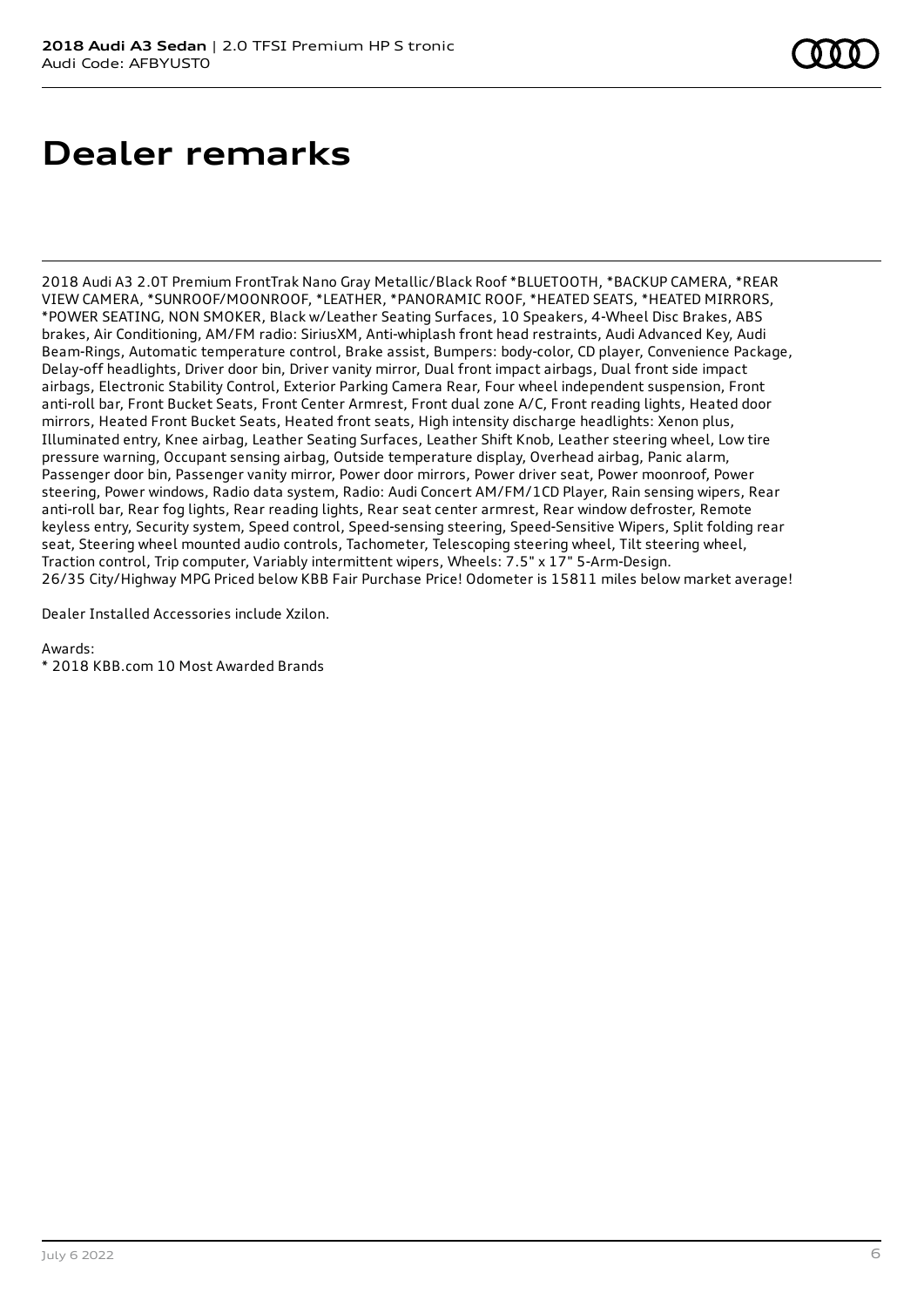## **Technical Specifications**

## Engine type Four-cylinder

**Engineering | Performance**

| Power Level                                 | 40                                            |
|---------------------------------------------|-----------------------------------------------|
| Displacement                                | 2.01                                          |
| Horsepower                                  | 186 @ 4,400 - 6,000 @ rpm                     |
| Torque                                      | 221 @ 1,600 - 4,300 lb-ft@rpm                 |
| Valvetrain                                  | 16-valve DOHC                                 |
| Acceleration (0 - 60<br>mph)                | 6.6 seconds seconds                           |
| Engine block                                | Cast-iron                                     |
| Induction/fuel injection Turbocharged/TFSI® |                                               |
| Cylinder head                               | Aluminum-alloy                                |
| stroke                                      | Displacement/Bore and 1,984/82.5 x 92.8 cc/mm |
| Top track speed <sup>1</sup>                | 130 mph mph                                   |

## **Transmission | Drivetrain**

| Gear ratios: 6th         | 0.755:1                                                                                |
|--------------------------|----------------------------------------------------------------------------------------|
| Gear ratios: 7th         | 0.635:1                                                                                |
| Gear ratios: Reverse     | 2.901:1                                                                                |
| Drivetrain type          | S tronic® dual-clutch                                                                  |
| Gear ratios: Final Drive | 1st-5th 4.769: 1, 6th-7th &<br>Reverse 3.444: 1                                        |
| Gear ratios: 4th         | 0.925:1                                                                                |
| Transmission             | Seven-speed S tronic® dual-clutch<br>automatic transmission with front-<br>wheel drive |
| Gear ratios: 5th         | 0.705:1                                                                                |
| Gear ratios: 2nd         | 2.750:1                                                                                |
| Gear ratios: 3rd         | 1.767:1                                                                                |
| Gear ratios: 1st         | 3.400:1                                                                                |

## **Electrical system**

| Alternator | 14 Volts - 320A |
|------------|-----------------|
| Battery    | 12 Volts - 59Ah |

## **Steering**

| Steering type                              | Electromechanical power steering<br>system |
|--------------------------------------------|--------------------------------------------|
| Turning diameter, curb- 36.1 ft<br>to-curb |                                            |
| Steering ratio                             | 15.3:1                                     |

#### **Suspension**

| Front axle | MacPherson strut front suspension |
|------------|-----------------------------------|
| Rear axle  | Four-link rear suspension         |

**(1/2)**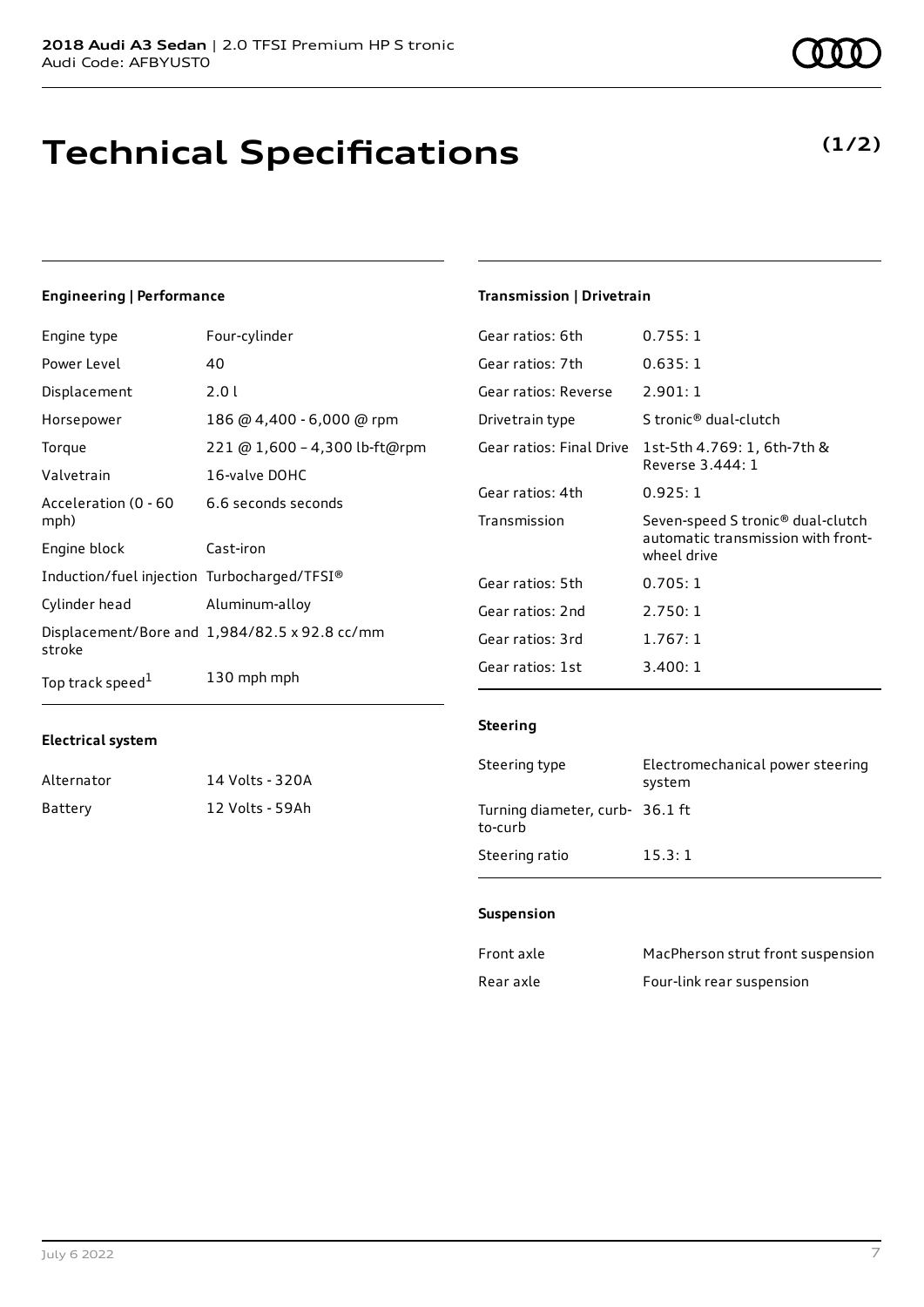# **Technical Specifications**

## **Brakes**

| Front brakes         | 12.3 (ventilated disc) in                                                                         | Seating capacity                       |  |
|----------------------|---------------------------------------------------------------------------------------------------|----------------------------------------|--|
| Rear brakes          | 10.7 (solid disc) in                                                                              | Shoulder room, re                      |  |
| Parking brake        | Electromechanical                                                                                 | Head room with f<br>sunroof            |  |
| <b>Body</b>          |                                                                                                   | Leg room, rear                         |  |
|                      |                                                                                                   |                                        |  |
| Material             | Lightweight construction<br>technology - fully galvanized steel<br>unibody with aluminum hood and | Head room with r<br>sunroof            |  |
|                      | front subframe                                                                                    | Leg room, front                        |  |
| Corrosion protection | Multistep anti-corrosion protection                                                               | Cargo volume, rea<br>seatbacks un/fold |  |

### **Warranty | Maintenance**

| Warranty    | 4-year/50,000-mile Audi New<br>Vehicle Limited Warranty                       |
|-------------|-------------------------------------------------------------------------------|
| Maintenance | 12-month/10,000-mile (whichever<br>occurs first) NO CHARGE first<br>scheduled |

### **Exterior Measurements**

| Height                        | 55.7 in                       |
|-------------------------------|-------------------------------|
| Length                        | 175.5 (175.7 with S line®) in |
| Wheelbase                     | 103.8 in                      |
| Drag coefficient              | 0.30 Cw                       |
| Overall width with<br>mirrors | 77.2 in                       |
| Track rear                    | 60.1 in                       |
| <b>Track front</b>            | $61.2$ in                     |
| Curb weight                   | 3,197 lb                      |

### **Interior measurements**

| Seating capacity                          | 5                     |
|-------------------------------------------|-----------------------|
| Shoulder room, rear                       | 53.0 in               |
| Head room with front<br>sunroof           | $36.5$ in             |
| Leg room, rear                            | 35.1 in               |
| Shoulder room, front                      | 54.8 in               |
| Head room with rear<br>sunroof            | $36.1$ in             |
| Leg room, front                           | 41.2 in               |
| Cargo volume, rear<br>seatbacks up/folded | 12.3/N/A cu ft, cu ft |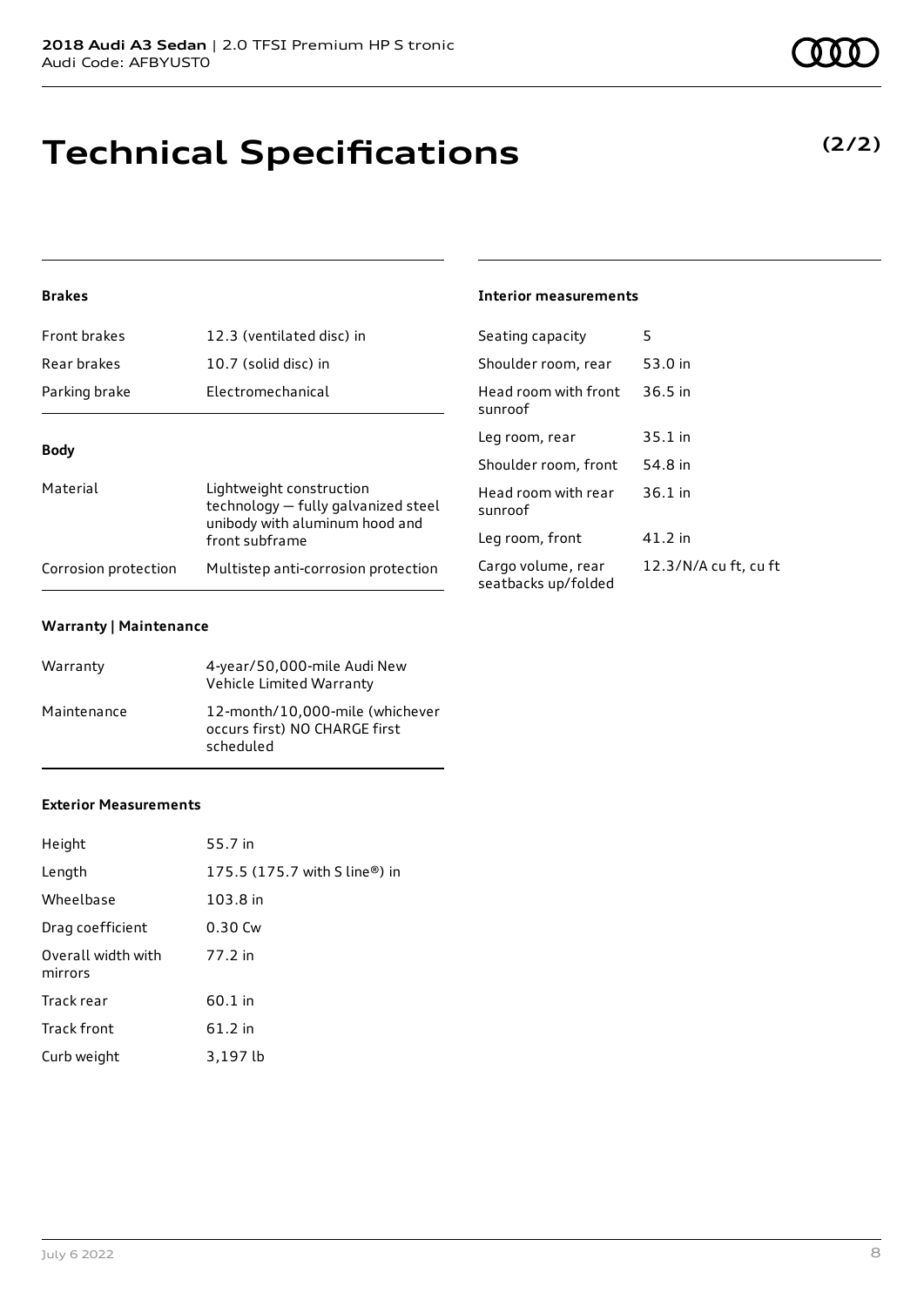## **Consumption- and emission**

## **Consumption by NEDC**

| urban       | $26$ mpg |
|-------------|----------|
| extra-urban | 35 mpg   |
| combined    | 29 mpg   |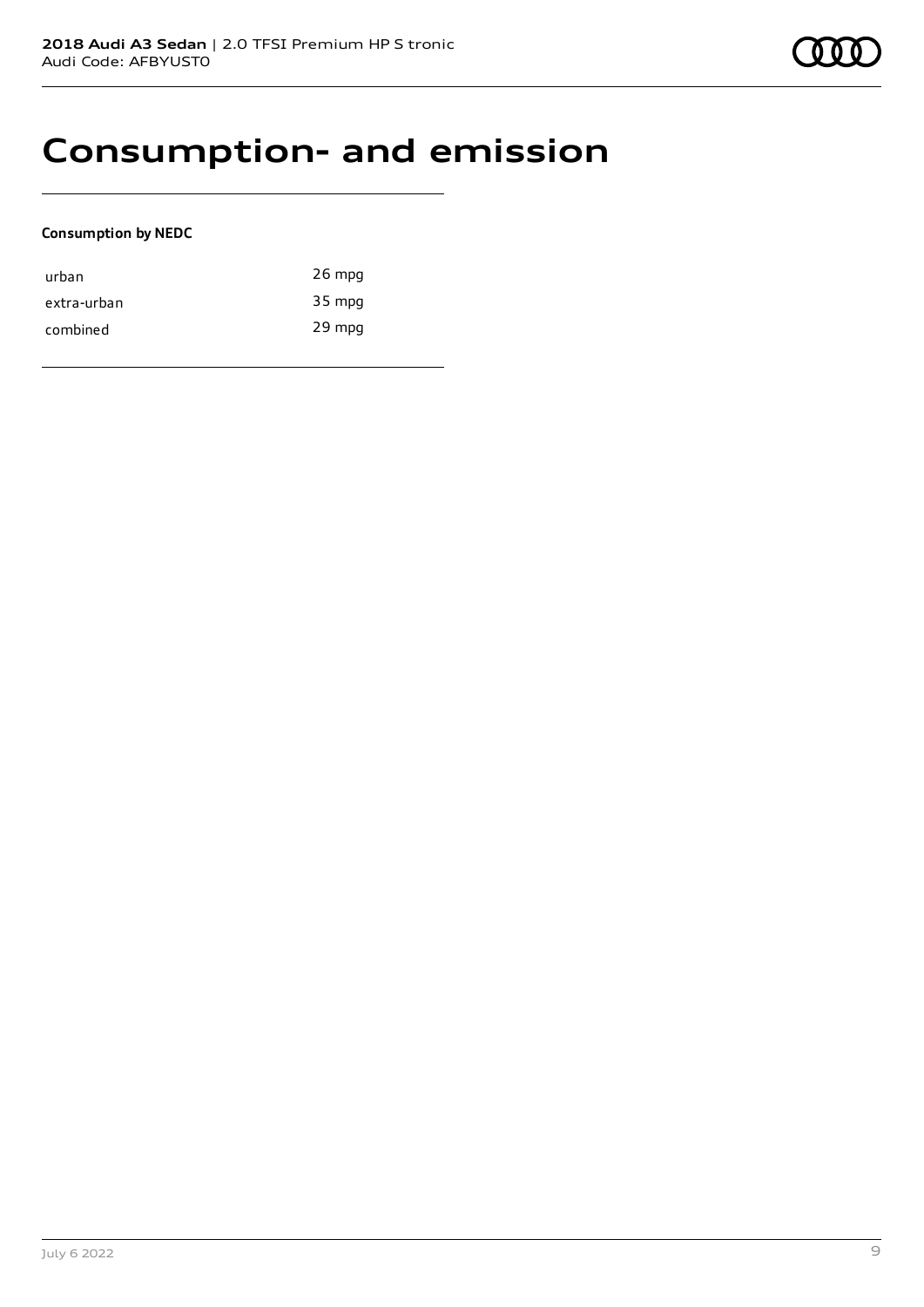## **Contact**

Dealer **Audi Bloomington Normal**

1430 Fort Jesse Rd 61761 Normal IL

Phone: 8885820266 FAX: 3094521486

www: [https://www.audibn.com](https://www.audibn.com/)